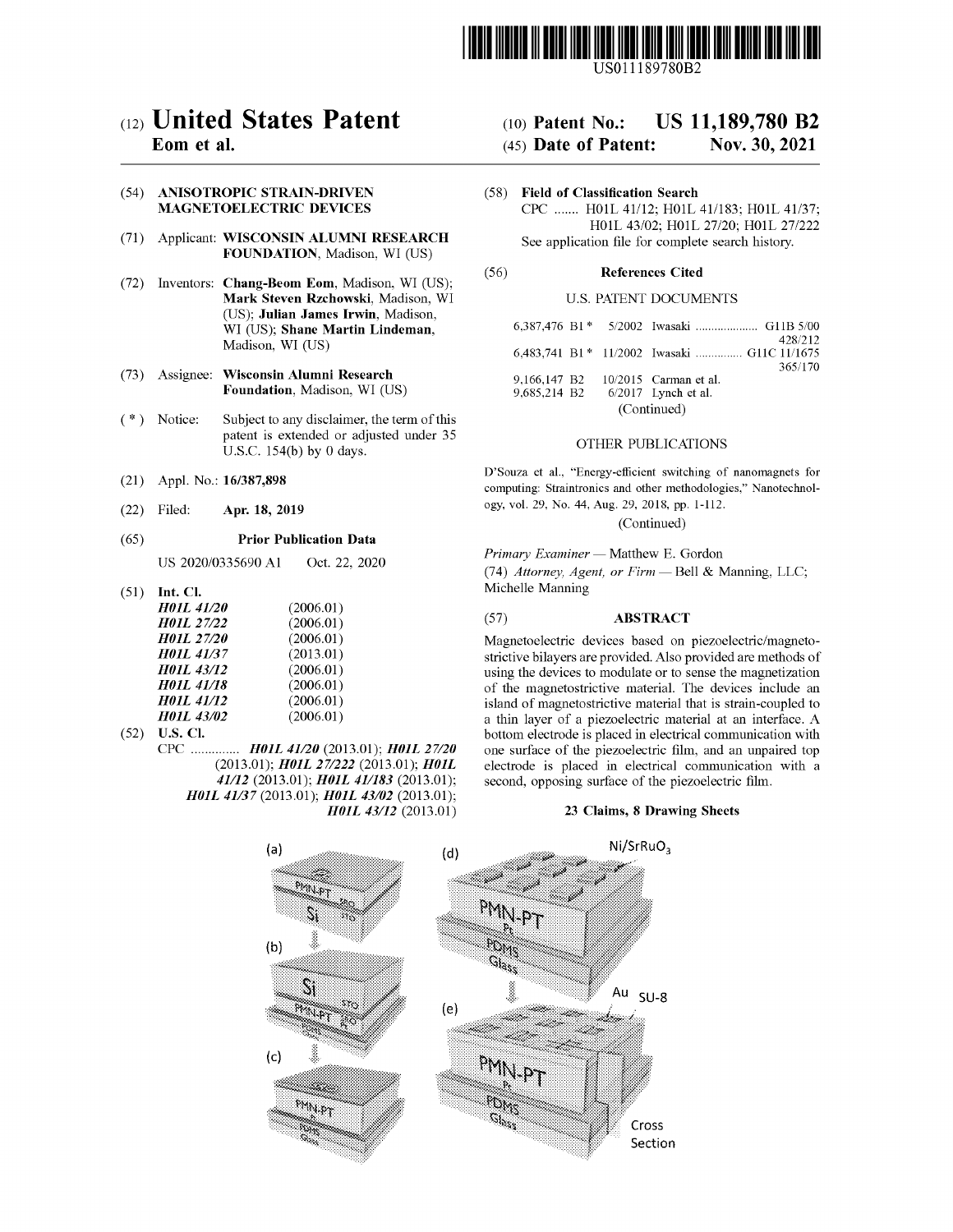#### (56) **References Cited**

#### U.S. PATENT DOCUMENTS

| 2014/0042574 A1 <sup>*</sup> 2/2014 Carman  H01L43/10 |  |         |
|-------------------------------------------------------|--|---------|
|                                                       |  | 257/421 |

2015/0311434 A1\* 10/2015 Loong ............... G01R 33/0052 257 /421

#### OTHER PUBLICATIONS

Cui et al., "Generation of localized strain in a thin film piezoelectric to control individual magnetoelectric heterostructures," Applied Physics Letters, vol. 107, Aug. 2015, pp. 092903-1 to 092903-5.

Liang et al., Electrical control of a single magnetoelastic domain structure on a clamped piezoelectric thin film-analysis, Journal of Applied Physics, vol. 116, 2014, pp. 123909-1 to 123909-9.

Cui et al., "A method to control magnetism in individual strainmediated magnetoelectric islands," Appl. Phys. Lett. 103, 232905 (2013); https://doi.org/10.1063/ 1.4838216.

Hu et al., "Electric-field control of strain-mediated magnetoelectric random access memory," Journal of Applied Physics 107, pp. 093912-1 to 093912-10 2010.

Irwin J, Lindemann S, Maeng W, Wang JJ, Vaithyanathan V, Hu JM, Chen LQ, Schlom DG, Eom CB, Rzchowski MS. Magnetoelectric Coupling by Giant Piezoelectric Tensor Design. arXiv preprint arXiv:1901.02456. Jan. 8, 2019.

Palneedi et al., "Status and Perspectives of Multiferroic Magnetoelectric Composite Materials and Applications," Actuators, vol. 5, No. 9, 2016, pp. 1-31.

Nan et al., "Multiferroic magnetoelectric composites: Historical perspective, status, and future directions," Journal of Applied Physics, vol. 103, 2008, pp. 031101-1 to 031101-34.

Wang et al., "Multiferroic magnetoelectric composite nanostructures," NPG Asia Mater, vol. 2, 2010, pp. 61-68.

Yu et al., "Voltage-Driven 180° Magnetization Switching in Magnetoelectric Heterostructures," IEEE Transactions on Magnetics, vol. 53, No. 11, Nov. 2017, 5 pages-.

Wang et al., "Full 180u Magnetization Reversal with Electric Fields," Scientific reports, vol. 4, 2014, 5 pages.

Ma, Jing, et al. "Recent progress in multiferroic magnetoelectric composites: from bulk to thin films." *Advanced Materials* 23.9 (2011): 1062-1087.

Eshelby, John Douglas. "The determination of the elastic field of an ellipsoidal inclusion, and related problems." *Proceedings of the Royal Society of London. Series A. Mathematical and Physical Sciences* 241.1226 (1957): 376-396.

Kundu, Auni A., et al. "360 deterministic magnetization rotation in a three-ellipse magnetoelectric heterostructure." *Journal of Applied Physics* 123.10 (2018): 10415-01 to 104105-7.

\* cited by examiner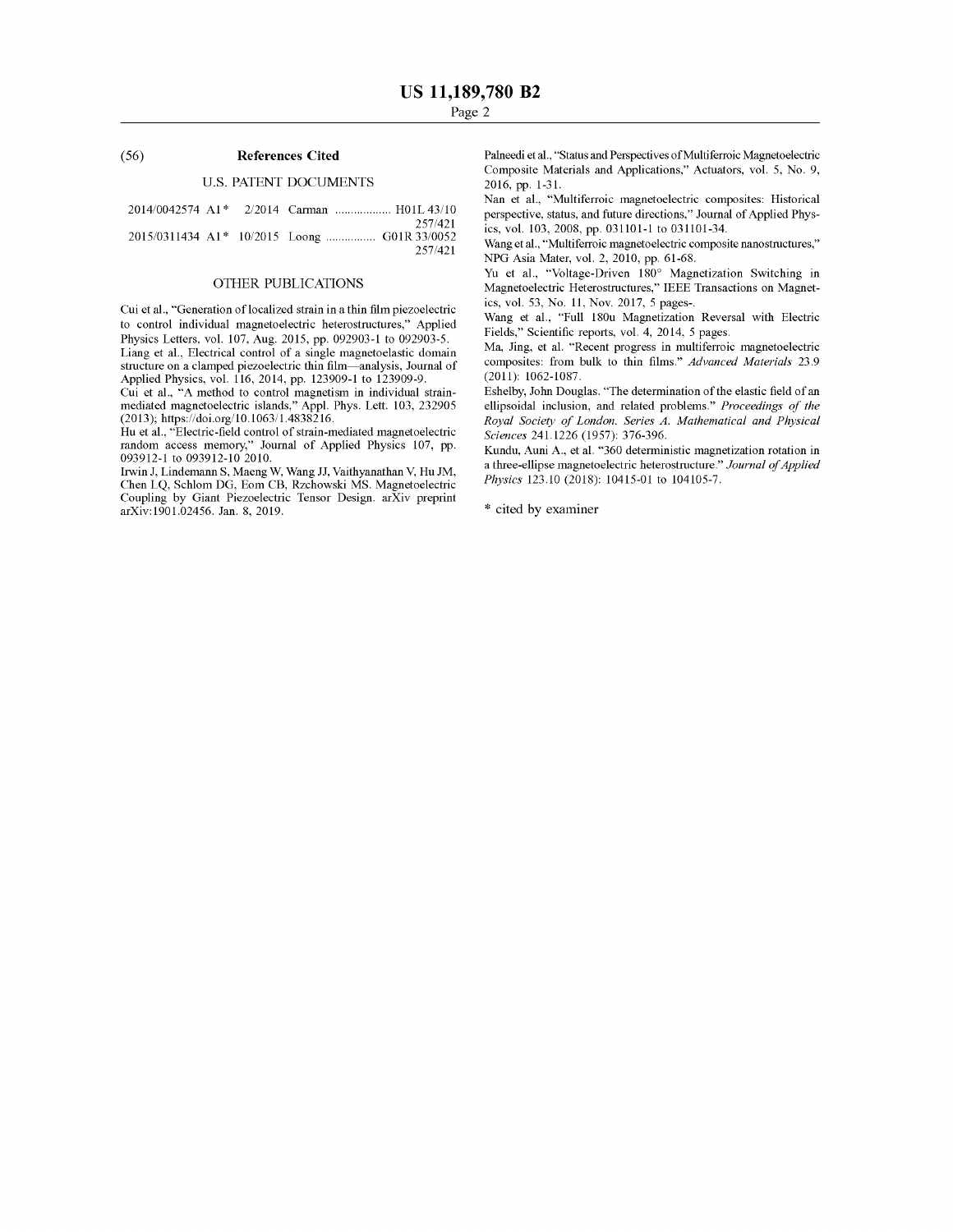

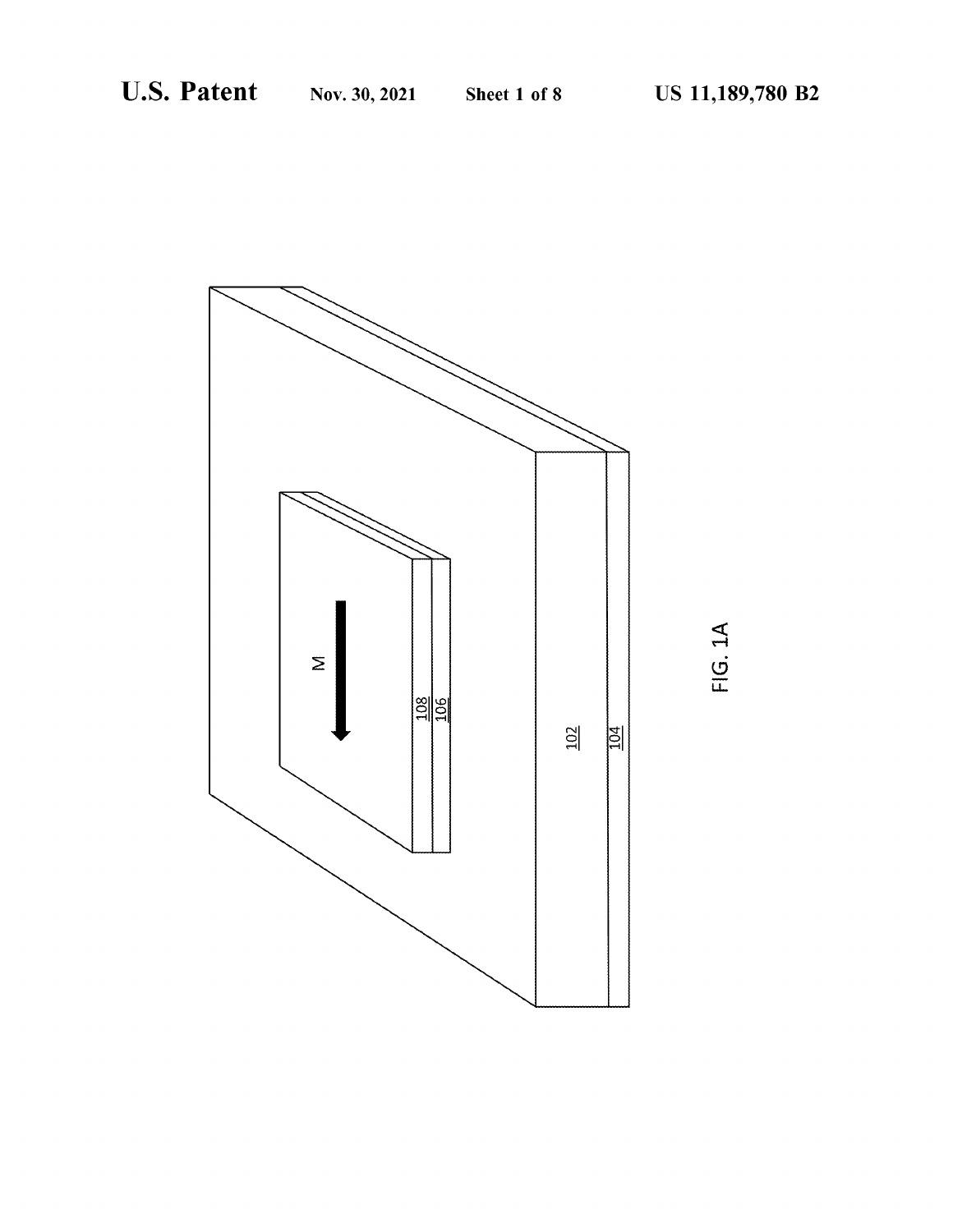

FIG. 1B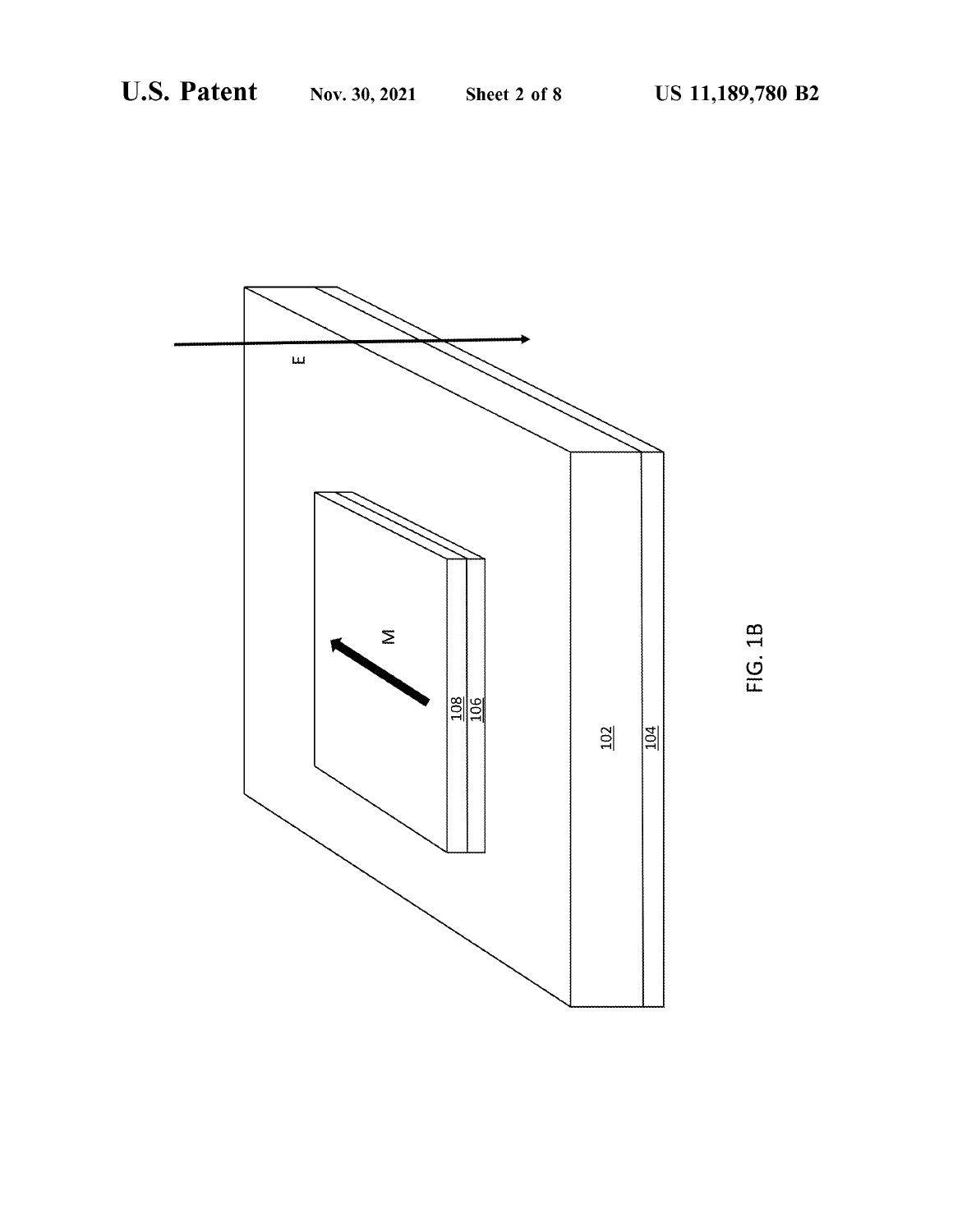

FIG. 2A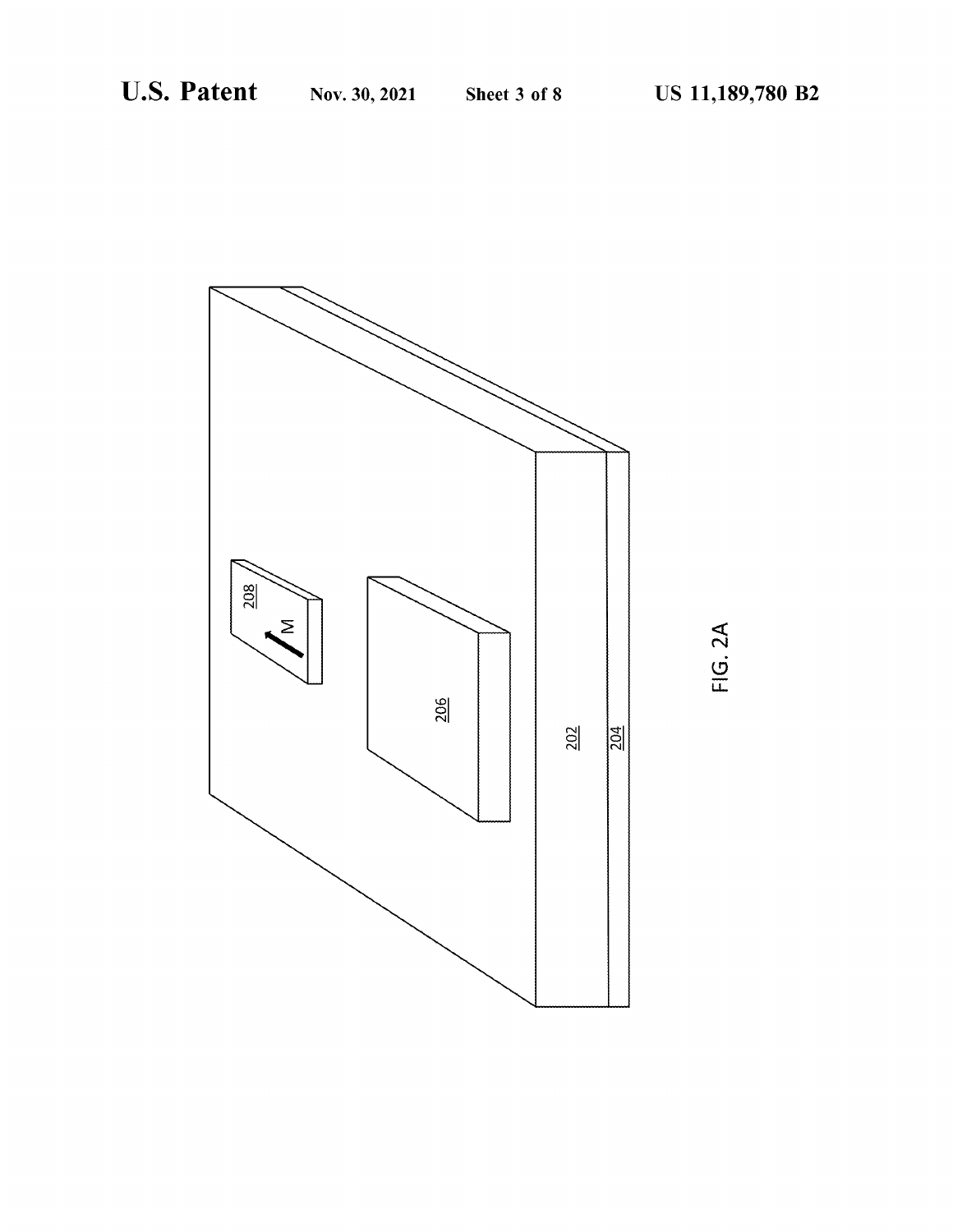

FIG. 2B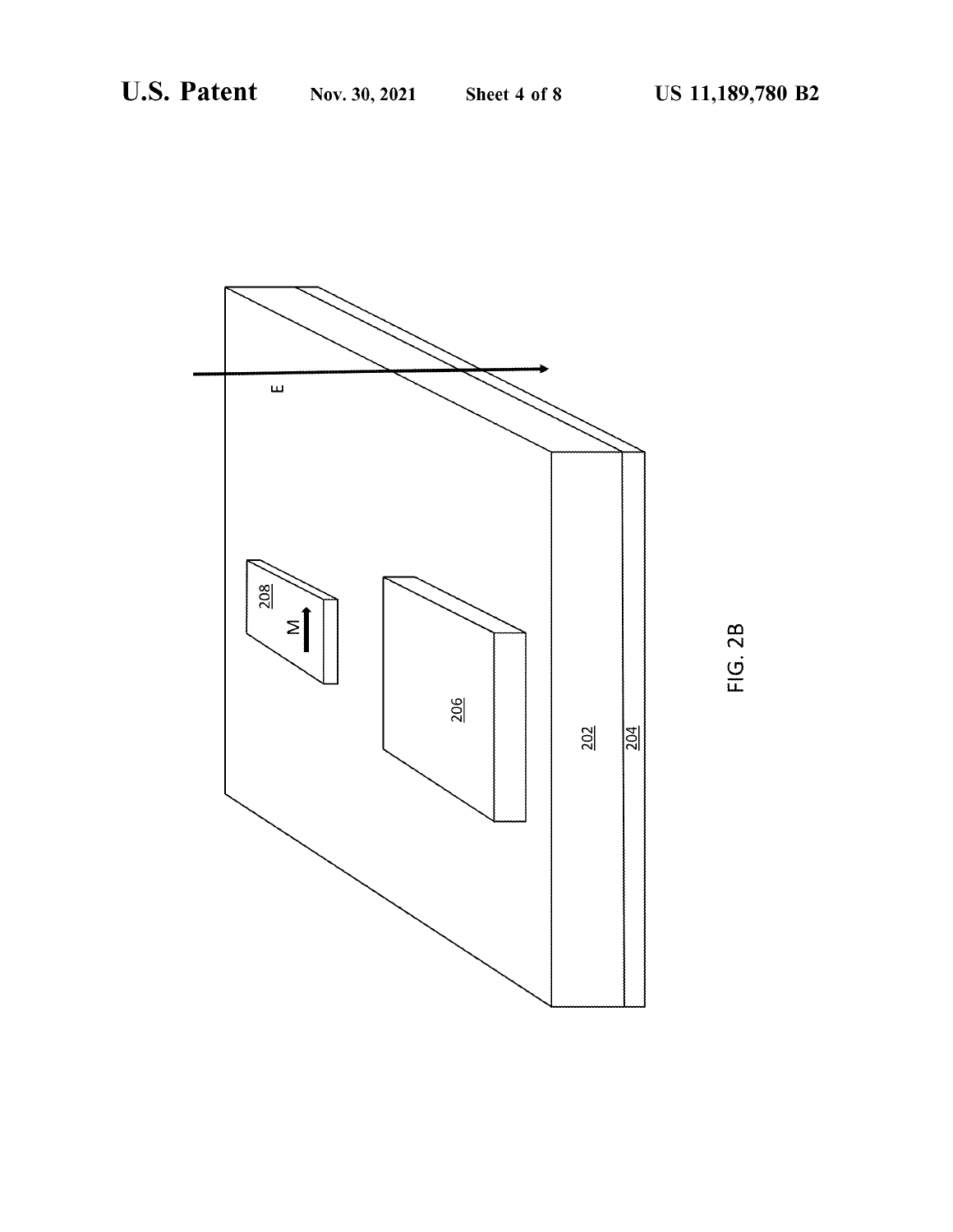

FIG. 3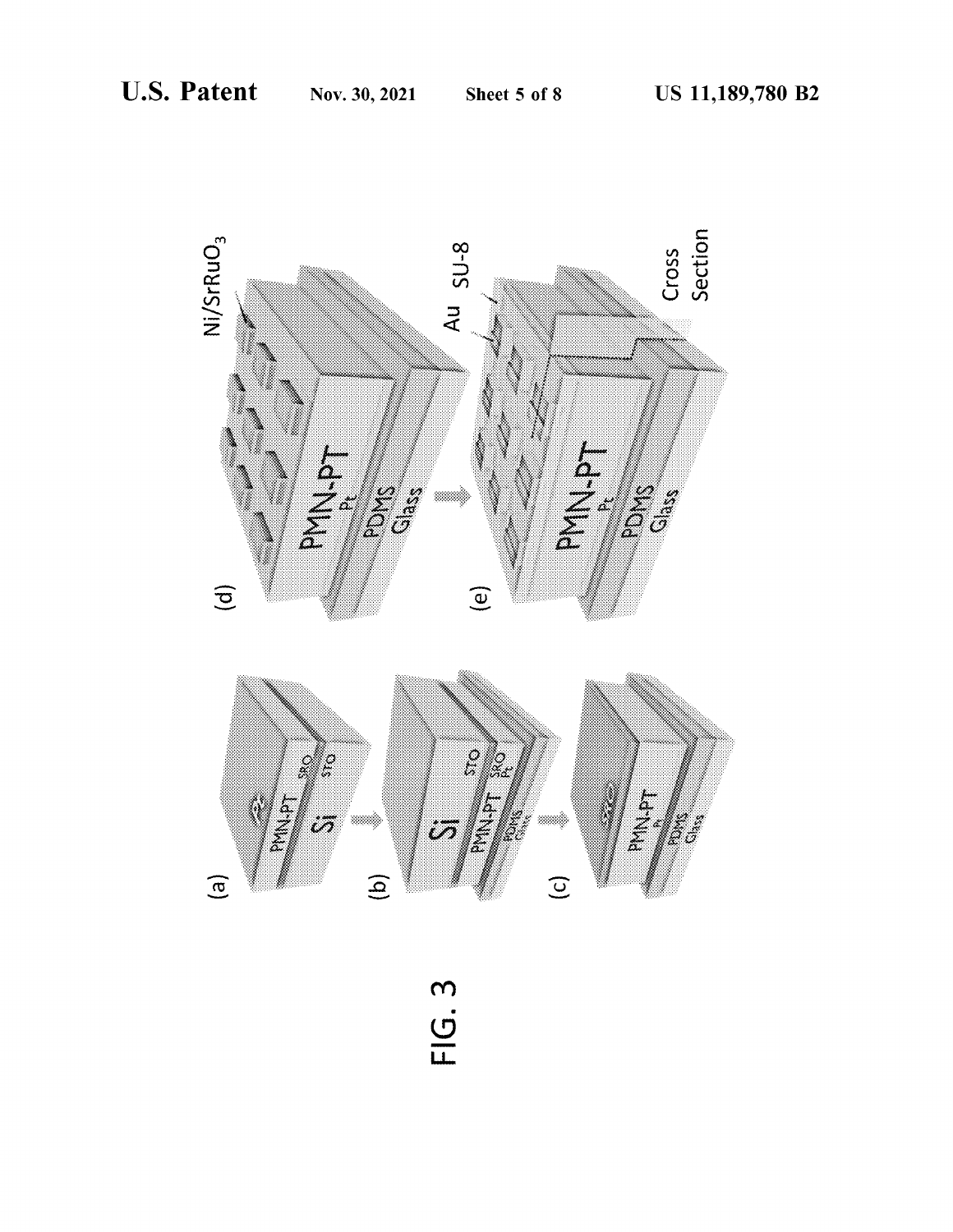



**FIG. 4A** 

FIG. 4B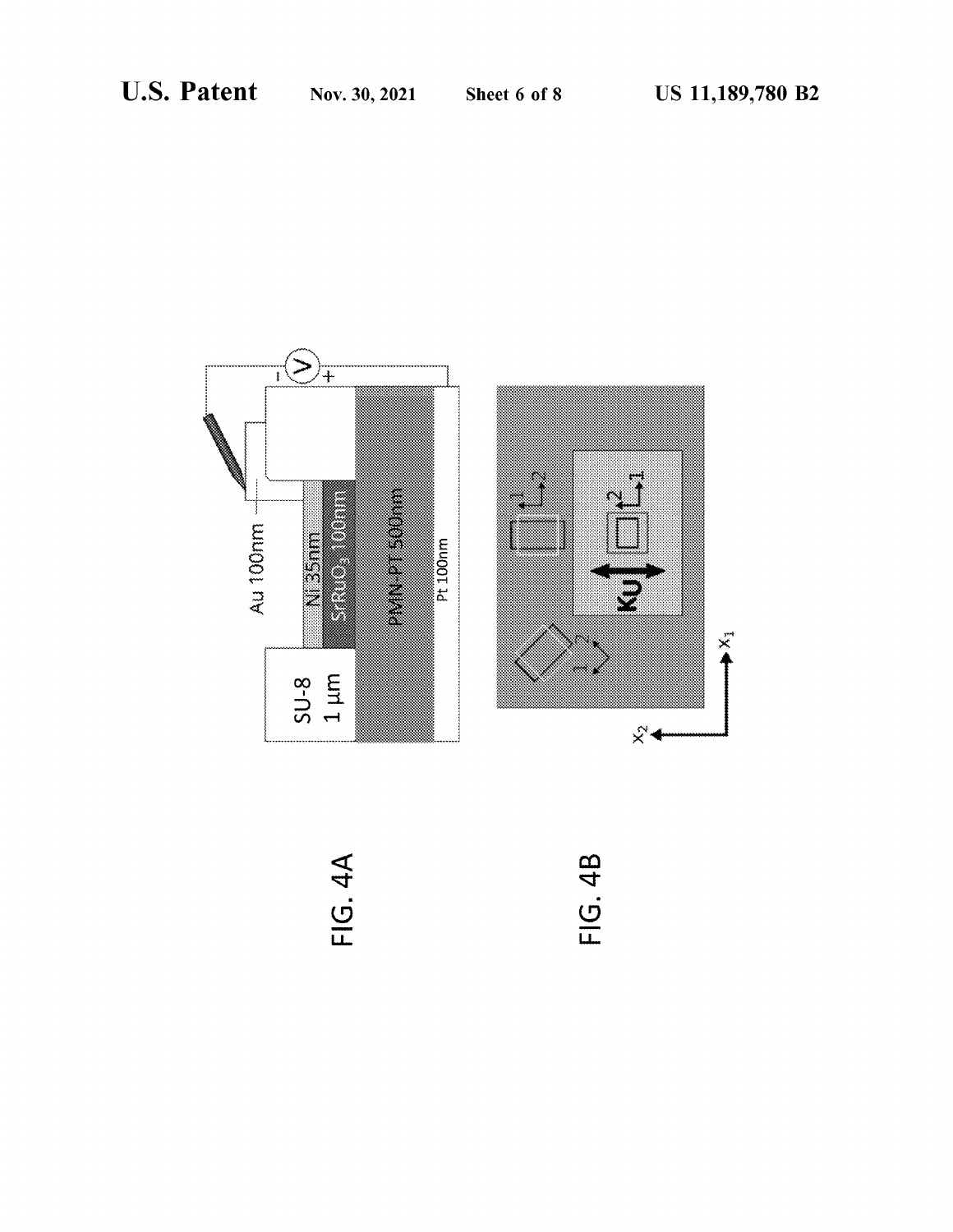

**FIG. 5B FIG. 5C**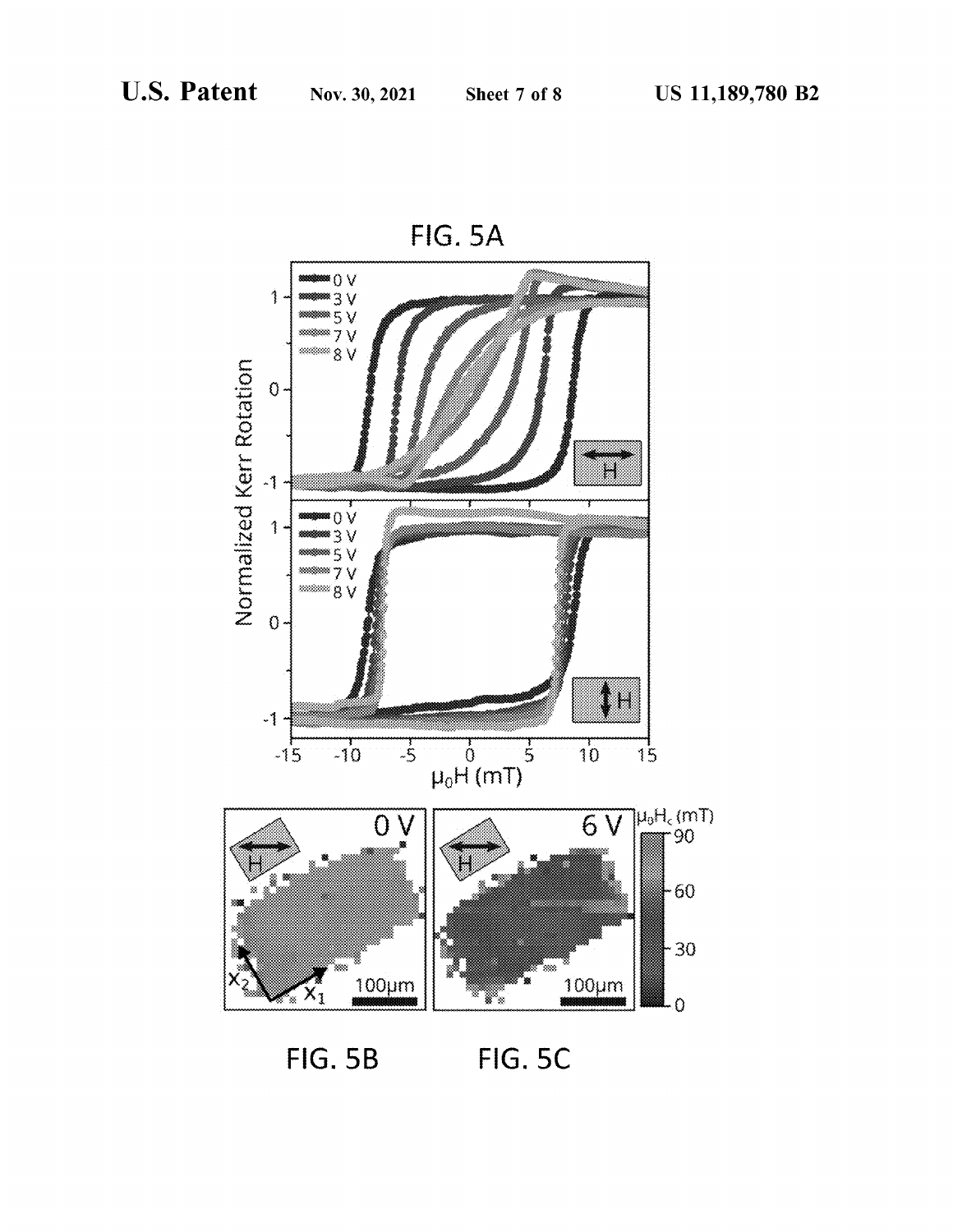

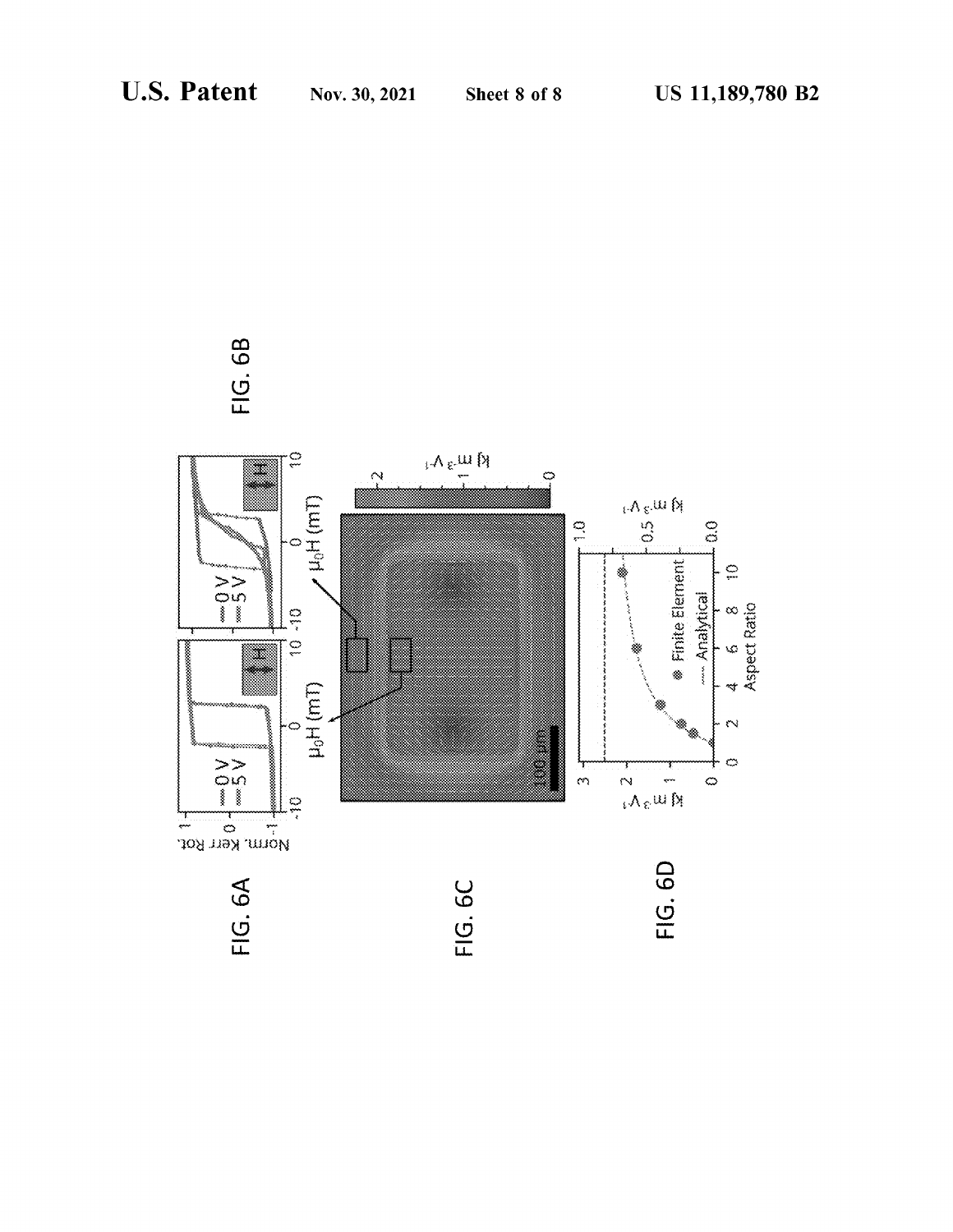#### **ANISOTROPIC STRAIN-DRIVEN MAGNETOELECTRIC DEVICES**

#### REFERENCE TO GOVERNMENT RIGHTS

This invention was made with government support under W911NF-17-1-0462 awarded by the ARMY/ARO. The government has certain rights in the invention.

#### BACKGROUND

Magnetoelectric materials systems possess a wide range of applications including non-volatile memories, magnetic plane electric field through the thickness of the layer of field sensors, spintronics, tunable radiofrequency (RF) circuit elements, tunable optics, and biomedical devices. Sig- 15 nificant effort has been devoted towards the few known materials exhibiting single-phase room temperature magnetoelectricity, but these materials have drawbacks such as weak magnetoelectric coupling or small electric polarizations. Composite magnetoelectrics, consisting of a ferro- <sup>20</sup> magnet coupled to a piezoelectric via strain, are a wellstudied alternative to single phase magnetoelectrics. Composite magnetoelectrics have the largest reported magnetoelectric coupling constants and suitable electric polarizations, magnetic coercive fields, and saturation magneti- 25 zations. These characteristics make them highly promising device candidates, but up to this point they have been challenging to implement in thin-film form.

The first challenge arises from substrate clamping that virtually eliminates the in-plane piezoelectric response of 30 thin films, and the second challenge arises from the in-plane four-fold symmetry of most (001) piezoelectrics that precludes the anisotropic in-plane strain necessary for in-plane magnetization rotation. Substrate clamping has limited the majority of composite magnetoelectric research to bulk 35 piezoelectrics. Nanoscale patterning has been shown to partially address this by relaxing the island through its thickness, but such nano-structuring can introduce unwanted defects such as ion implantation and dislocations. Special crystalline orientations, domain switching, and extra top 40 electrodes have addressed the in-plane symmetry limitation but result in complexity and fabrication challenges.

#### SUMMARY

Magnetoelectric devices based on piezoelectric/magnetostrictive bilayers are provided. Also provided are methods of using the devices to modulate the magnetization of the magnetostrictive material or to sense modulation of the magnetization of the magnetostrictive material.

One embodiment of a magnetoelectric device includes: a layer of piezoelectric material; an island of magnetostrictive material that is strain-coupled to the layer of piezoelectric material; a bottom electrode in electrical communication with a first surface of the layer of piezoelectric material; and 55 an unpaired top electrode in electrical communication with a second surface of the layer of piezoelectric material. The bottom electrode and the unpaired top electrode are configured to apply an electric field through the thickness of the layer of piezoelectric material in a biased region or to sense an electric field generated through the thickness of the layer of piezoelectric material in a biased region. The biased region has an aspect ratio greater than one and is surrounded by an unbiased region.

One embodiment of a method of reorienting the direction 65 of magnetization in a magnetostrictive material in a magnetoelectric device, as described here, includes the step of

applying an out-of-plane electric field through the thickness of the layer of piezoelectric material, wherein the application of the out-of-plane electric field induces the direction of magnetization in the magnetostrictive material to undergo an 5 in-plane rotation from a first in-plane direction to a second in-plane direction.

One embodiment of a method of sensing the direction of magnetization in a magnetostrictive material using a magnetoelectric device, as described here, includes the steps of: 10 exposing the magnetostrictive material to an external magnetic field that rotates the direction of magnetization in the plane of the magnetostrictive material, inducing an out-ofpiezoelectric material; and detecting the electric field.

Other principal features and advantages of the invention will become apparent to those skilled in the art upon review of the following drawings, the detailed description, and the appended claims.

#### BRIEF DESCRIPTION OF THE DRAWINGS

Illustrative embodiments of the invention will hereafter be described with reference to the accompanying drawings, wherein like numerals denote like elements.

FIG. **lA** is a schematic illustration on one embodiment of a magnetoelectric device that includes a magnetostrictive island on a top electrode. FIG. **lB** shows the device after the application of a vertical electric field.

FIG. **2A** is a schematic illustration on one embodiment of a magnetoelectric device that includes a magnetostrictive island adjacent to a top electrode. FIG. **2B** shows the device after the application of a vertical electric field.

FIG. **3** depicts a schematic of the fabrication procedure for membrane magnetoelectric devices. Panel (a) shows the  $PMN-PT/SrRuO<sub>3</sub>/STIO<sub>3</sub>/Si$  thin-film heterostructure with Pt electrode. Panel (b) shows that the heterostructure was flipped and attached to polydimethylsiloxane (PDMS) coated glass. Panel (c) shows that Si and  $SrTiO<sub>3</sub> (STO)$  were etched off, leaving behind sub-micron membrane. Panel (d) shows that Ni was deposited and  $Ni/SrRuO<sub>3</sub>$  (SRO) was patterned into an array of devices. Panel (e) shows that a protective coating of SU-8 was applied and Au contacts were added. The indicated cross section is shown in FIG. **4A.** 

45 FIG. **4A** depicts the cross-section schematic of a completed sample. Positive voltage corresponds to polarization towards the SrRuO<sub>3</sub>. FIG. 4B depicts that biased regions with aspect ratio  $A\neq 1$  generated excess strain along their shorter directions, which induced a magnetic easy direction 50 (arrow). The strain distribution in both the biased (light gray) and unbiased (dark gray) regions can be considered in terms of local principal strains, shown with small axes indicating directions of principal strains  $\varepsilon_1$  and  $\varepsilon_2$ . The grey squares represent undeformed infinitesimal patches, and the black rectangles represent the same patches after deformation due to the piezoelectric response.

FIG. **SA** depicts magnetic hysteresis loops with the applied magnetic field parallel (top panel) and perpendicular (bottom panel) to the long edge of the pattern. FIG. **SB**  depicts a map of coercive field  $(H_C)$  across a Ni island measured with MOKE at zero bias. No magnetic signal was detected at white pixels. FIG. **SC** depicts a coercive field map of the same island with a 6V applied bias.

FIG. 6A-FIG. 6B depict MOKE hysteresis loops measured on Ni islands placed just inside (FIG. 6A) and outside (FIG. 6B) a 3:2 biased region at O V and 5 V bias and with the magnetic field along  $\hat{x}_2$ . FIG. 6C depicts induced mag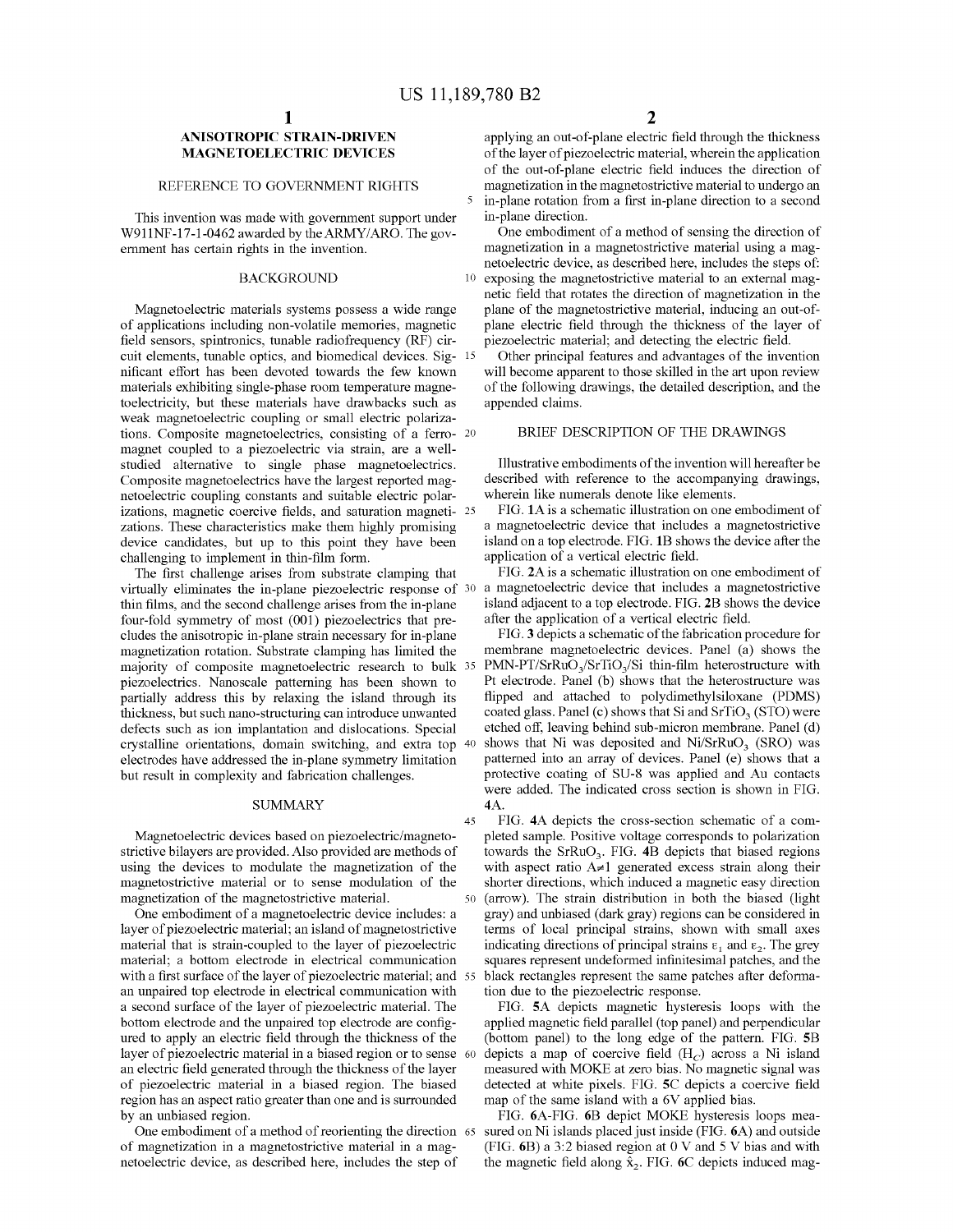netic anisotropy per applied voltage on and around the biased region. Shading represents anisotropy energy, and the white lines are the anisotropy axis direction. Black rectangles indicate the experimentally probed regions. FIG. **6D**  depicts aspect ratio dependence of the simulated (circles, left 5 axis) and Eshelby model ( dotted lines, right axis) anisotropy energy inside elliptical biased regions. The asymptotic value is shown as a dashed black line.

#### DETAILED DESCRIPTION

Magnetoelectric devices based on piezoelectric/magnetostrictive bilayers are provided. Also provided are methods of using the devices to modulate the magnetization of the magnetostrictive material or to sense modulation of the magnetization of the magnetostrictive material. The magnetoelectric devices and arrays of the magnetoelectric devices can be used for a variety of applications, including nonvolatile memories (e.g., MRAM), magnetic field sensors, spintronics, tunable RF circuit elements, tunable optics, and 20 biomedical devices.

The devices can be made with a simple two-terminal design that includes an island of magnetostrictive material that is strain-coupled to a thin layer ("film") of a piezoelectric material at an interface. A bottom electrode is placed in electrical communication with one surface of the piezoelectric film, and a top electrode is placed in electrical communication with a second, opposing surface of the piezoelectric film.

In some embodiments of the methods of using the 30 devices, they are operated as a switchable memory bit. In other embodiments, they are operated as a magnetic field sensor. For memory applications, the bottom and top electrodes are configured to apply an out-of-plane electric field through the thickness of the piezoelectric film. For sensor applications, the bottom and top electrodes are configured to detect an out-of-plane electric field that is generated through the thickness of the piezoelectric film by an external magnetic field. In both embodiments, the out-of-plane electric field creates an elongated biased region in the film.

The top electrode in the devices is sized such that only a portion of the piezoelectric film is biased during operation. As a result, the elongated biased region is embedded in an unbiased region of the piezoelectric material. By applying a bias voltage that polarizes only a defined region of the piezoelectric film, the intrinsic isotropic in-plane strain state of the film in a memory device can be transformed by interaction with the surrounding unbiased piezoelectric material into the anisotropic strain state, which can be used to drive in-plane magnetic anisotropy in the strain-coupled magnetostrictive material and to control the in-plane magnetization orientation in the magnetostrictive island. Alternatively, when magnetic field sensor device is exposed to an external magnetic field, that field modulates (e.g., rotates) the in-plane magnetization orientation in the magnetostrictive island, thereby generating an out-of-plane electric field that can be detected by the top and bottom electrodes. Anisotropic strain is created inside and outside the biased region, although the nature of the strains will differ as discussed in greater detail in the Example. Therefore, the magnetostrictive island can be placed on the top electrode or adjacent to the top electrode.

The ability to induce or detect an in-plane, strain-driven magnetic reorientation in the magnetostrictive material associated with an out-of-plane electric field is advantageous because it enables the fabrication of dense, compact arrays of the magnetoelectric devices. Moreover, in some embodi-

ments of the magnetoelectric devices, the piezoelectric film is free from substrate clamping so that in-plane strain can be freely generated in the film, resulting in large magnetoelectric coupling at low bias voltages. These advantages can be achieved without using complex electric field patterns generated by multiple (i.e., two or more) biasing electrodes or by domain-switching.

One embodiment of a magnetostrictive device is shown in FIG. **lA** and FIG. **lB.** The device includes a continuous 10 piezoelectric film **102.** The bottom surface of piezoelectric film **102** is in electrical communication with a continuous bottom electrode **104.** A top electrode **106** is disposed on the opposite surface of piezoelectric film **102.** The contact area between top electrode **106** and piezoelectric film **102** is substantially smaller than the contact area between bottom electrode **104** and piezoelectric film **102.** The top electrode **106** is elongated so that it forms an elongated biased region in piezoelectric film **102** when an electric field is applied or induced across the bottom and top electrodes. As used herein, the term elongated means having an aspect ratio (length:width) that is greater than one, including aspect ratios of at least 1.2, at least 1.5, and at least 2. Thus, elongated electrodes and elongated biased regions are characterized by shape anisotropy and include rectangular and elliptical electrodes and biased regions. In the embodiment shown in FIG. **lA** and FIG. **lB,** a discrete thin layer of magnetostrictive material (an island **108)** is strain-coupled to the piezoelectric film through the top rectangular electrode on which it is disposed. In this embodiment, magnetostrictive island 108 is a rectangular island having the same dimensions as the top electrode **106.** However, the magnetostrictive island need not have the same shape and dimensions as the top electrode. The magnetostrictive island will typically be substantially thinner than the piezoelectric film. By way of illustration, the piezoelectric film may have a thickness in the range from 100 nm to 1000 nm, while the magnetostrictive island has a thickness in the range from 10 nm to 50 nm. However, thicknesses outside of these ranges can be used.

40 The effect of an applied electric field is illustrated in FIG. **lA** and FIG. **lB** for a device using a magnetostrictive material with a negative magnetostrictive constant. Initially, the direction of the magnetization (M) of the magnetostrictive material has a first orientation. When an out-of-plane electric field  $(E)$  is applied through the thickness of the piezoelectric film, the piezoelectric material in the elongated biased region undergoes an anisotropic strain. This anisotropic strain is shared with the overlying magnetostrictive material, and a magnetic easy axis is created along the direction of the highest compressive strain in the magnetostrictive island. As a result, the direction of magnetization (M) in the magnetostrictive island rotates in-plane to align with the easy axis. For example, for a magnetostrictive island having shape anisotropy, the magnetic bias field can be aligned along the major (i.e., long) axis of the island, such that M is initially aligned along the long axis (FIG. **lA).**  When a vertical (out-of-plane) electric field is applied through the piezoelectric film, a magnetic easy axis can be induced along the minor (i.e., short) axis via magnetoelas-60 ticity, and M rotates to align with the easy axis (FIG. **1).** By sequentially applying and removing the electric field, the magnetization of the magnetostrictive material can be induced to undergo a reversible 90° rotation between the two axes. However, the rotation need not be a 90° rotation. Other degrees of rotation can be achieved.

FIG. **lA** and FIG. **lB** can also be used to represent a magnetic field sensor, wherein FIG. **lA** represents the state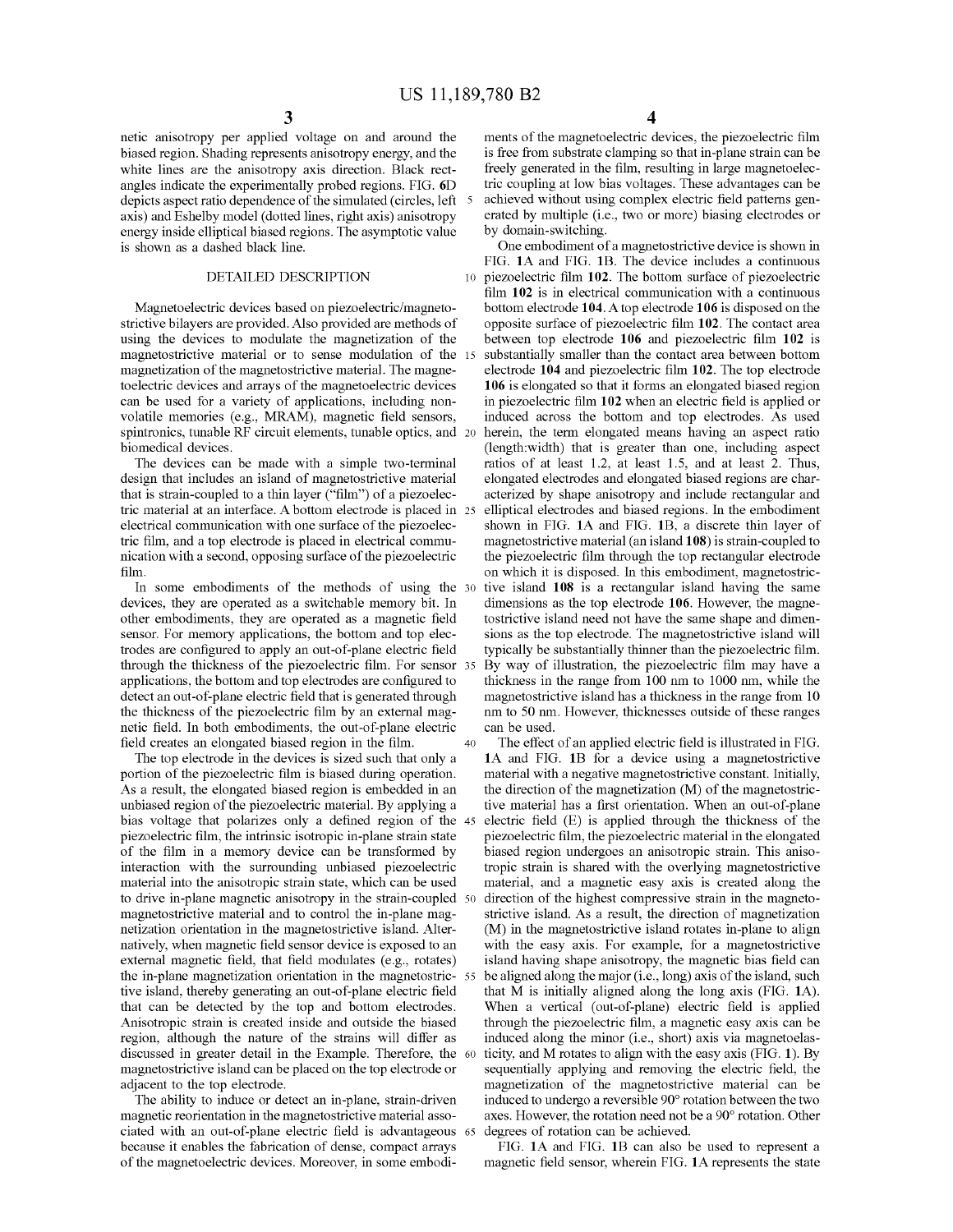of the magnetization (M) in the absence of an external magnetic field and FIG. **1B** represents the change in the magnetization (M) direction in the presence of a magnetic field that induces an out-of-plane electric field (E) and generates a detectable voltage across the top and bottom electrodes. The voltage can be measured using a voltage measuring device, such as a voltmeter.

Another embodiment of a magnetostrictive device is illustrated in FIG. **2A** and FIG. **2B.** Like the device of FIG. **lA** and FIG. **1B,** this device uses a magnetostrictive material with a negative magnetostrictive constant. The device includes a continuous piezoelectric film **202.** The bottom surface of piezoelectric film **202** is in electrical communication with a continuous bottom electrode **204.** An unpaired top electrode **206** is disposed on the opposite surface of piezoelectric film **202.** The top electrode **206** is rectangular so that it forms an elongated biased region in piezoelectric film **202** when an electric field is applied across the bottom and top electrodes. In the embodiment shown in FIG.  $2A$  and  $20$ FIG. **2B,** a discrete thin layer of magnetostrictive material (an island **208)** is disposed adjacent to top electrode **206** and is coupled directly to piezoelectric film **202.** 

During the operation of the device, the direction of magnetization (M) is initially oriented along a first direction. 25 When an out-of-plane electric field (E) is applied through the thickness of the piezoelectric film, the piezoelectric material in the elongated biased region undergoes an anisotropic strain. In the embodiment shown in FIG. **2A** and FIG. **2B,** the unbiased region around the biased region is stretched toward the biased region and, thus, undergoes a tensile strain along its long axis and a compressive strain along its short axis. This strain is shared with the overlying magnetostrictive material, and a magnetic easy axis is created along the short axis of the magnetostrictive island. As a result, the direction of magnetization in the magnetostrictive island rotates in-plane to align with the easy axis. As shown in FIG. **2A** and FIG. **2B,** M initially may be aligned along the long axis (FIG. **2A).** When a vertical electric field is applied through the piezoelectric film, a magnetic easy axis can be induced along the minor (i.e., short) axis via magnetoelasticity, and M rotates to align with the easy axis (FIG. **2B).**  By sequentially applying and removing the electric field, the magnetization of the magnetostrictive material can be induced to undergo a reversible rotation between the two axes.

Although the embodiments of the devices shown in the figures use magnetostrictive materials having a negative magnetostrictive constant, the devices could also be made using magnetostrictive material having a positive magneto- 50 strictive constant; in this case, the easy axis would be created along the direction of the highest tensile strain, which is perpendicular to the direction of highest compressive strain. Thus, for a positive magnetostrictive material, M would be oriented 90° from the M directions shown in the figures, and 55 the easy axis would be rotated by 90°.

Although it is not required, the piezoelectric films may be undamped from the substrate on which they are grown and supported. Freeing the piezoelectric films in this way minimizes or eliminates the restriction of in-plane strain due to 60 the clamping of the substrate and makes it possible to achieve large magnetoelectric coupling at low bias voltages. The unclamping of the piezoelectric material from its substrate can be accomplished by growing a layer of the piezoelectric material epitaxially on a growth substrate and 65 subsequently removing the growth substrate using, for example, selective etching, as illustrated in the Example.

**6** 

Following the removal of the growth substrate, a bottom electrode can be deposited directly on the exposed surface of the piezoelectric film.

Arrays of the magnetoelectric devices can be fabricated for applications such as random-access memory arrays and sensor arrays. The arrays include a plurality of individually controllable magnetoelectric devices. In such arrays, each two-terminal magnetoelectric device can serve as a switchable memory bit or a discrete sensor. Notably, in each of the magnetoelectric devices, a single electrode pair consisting of the bottom electrode and a single top electrode induces or senses the anisotropic strain state in a biased region of the piezoelectric material and controls the magnetic anisotropy of the magnetostrictive island. Thus, the present devices are distinguishable from magnetoelectric devices that include more than one top electrode to define the electric field pattern, induce a magnetic anisotropy, and rotate the magnetization in a magnetostrictive material. In such devices each top electrode is paired with, and interacts with, one or more additional top electrodes during the operation of the device. In contrast, in the present devices, the out-of-plane electric field pattern in each device is controlled by only a top electrode together with a bottom electrode. Since the top electrode is not paired with one or more additional top 25 electrodes, it is referred to as an "unpaired electrode". It should be understood, however, that the individual magnetoelectric devices in the array can share a common bottom electrode and a common piezoelectric layer, as illustrated in FIG. **3;** in such embodiments, each top electrode paired with the bottom electrode would define an individual device within the array.

Some embodiments of the random-access memory devices include a magnetic tunnel junction (MTJ). An MTJ includes a lower ferromagnetic layer (the free layer), an upper ferromagnetic layer (the fixed layer), and a dielectric spacer layer that serves as a tunnel barrier between lower and upper ferromagnetic layers. In the MTJ-based memory devices, the magnetostrictive island provides the free layer. In these devices, the device resistance is determined by the relative magnetization alignment between the magnetostrictive free layer and the fixed layer. Thus, the strain-driven magnetization rotation in the magnetostrictive island that provides the free layer in the MTJ results in a change in the resistance of the device. Generally, the MTJ will be in a low resistance state when the magnetization of the free layer is aligned with the magnetization of the fixed layer and a high resistance state when the magnetization of the free layer and the magnetization of the fixed layer are in an antiparallel state. The MTJ-based memory device can be read by measuring the resistance of the MTJ using a resistance measuring device.

Piezoelectric materials that may be used to form the piezoelectric film include, but are not limited to,  $[Pb(Mg<sub>11</sub>]$  $3Nb<sub>2/3</sub>$ )O<sub>3</sub>]<sub>0.7</sub>—[PbTiO<sub>3</sub>]<sub>0.3</sub> (PMN-PT) and similar relaxor PbTiO<sub>3</sub> mixtures, PbZr<sub>x</sub>Ti<sub>1-x</sub>O, BaTiO<sub>3</sub>, AlN, and ZnO. Magnetostrictive materials that may be used to form the magnetostrictive islands include ferromagnetics, such as nickel, cobalt,  $Tb_xDy_{1-x}Fe_2$ , and Metglas.

#### Example

#### Fabrication and Characterization

The membrane fabrication process started from an epitaxial PMN-PT/SrRuO<sub>3</sub> bilayer on SrTiO<sub>3</sub>-buffered Si, and resulted in a piezoelectric membrane heterostructure on a soft polymer (Polydimethylsiloxane [PDMS]) coated glass slide (FIG. **3,** panels (a)-(e)). Growth of high quality epi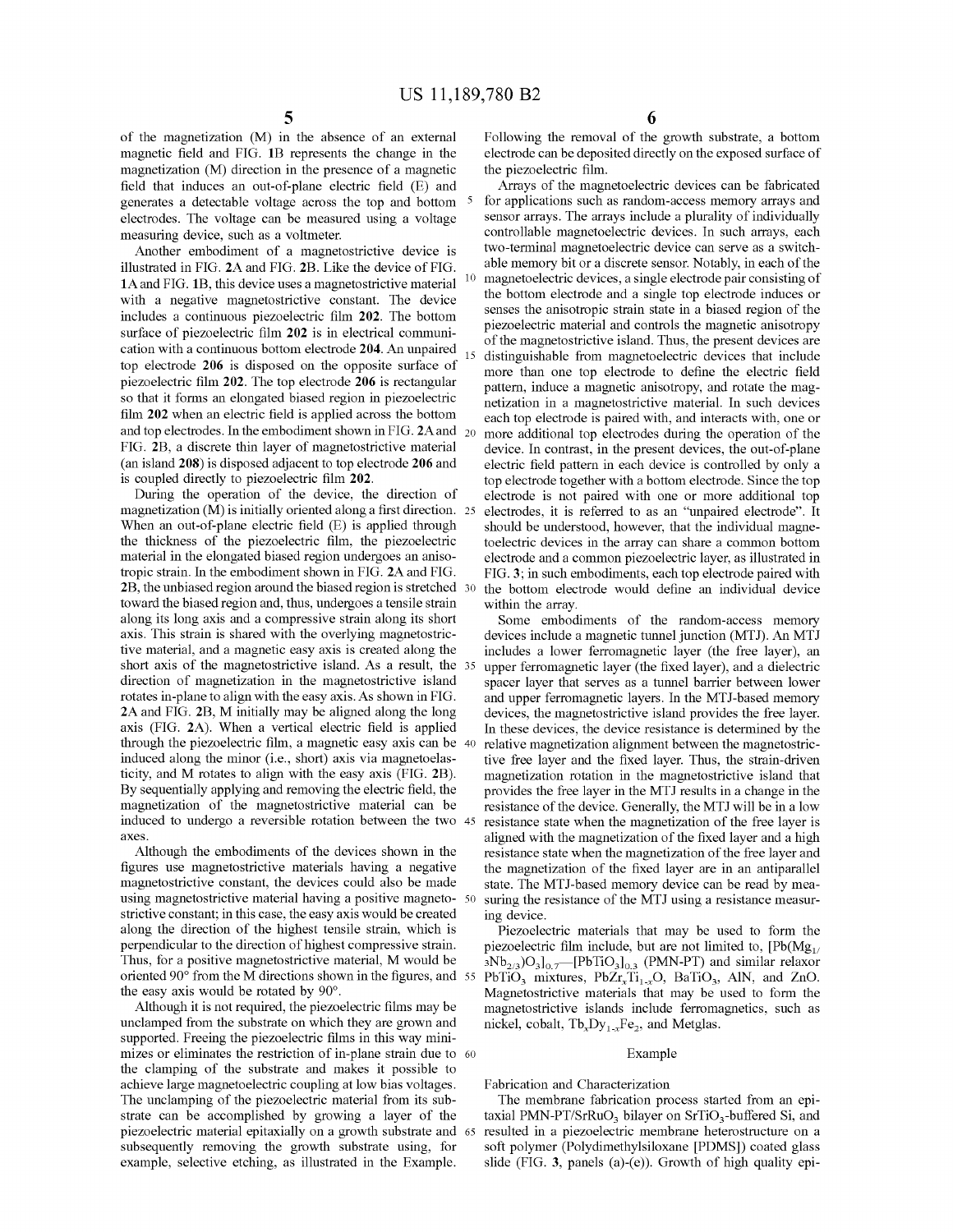10

30

taxial PMN-PT/SrRuO<sub>3</sub>/SrTiO<sub>3</sub> heterostructures on  $4^{\circ}$  miscut (100)-oriented Si substrates has been previously reported (Baek S H, et al. (2011 ). *Science* 334:958-961.). A continuous Pt film sputtered onto the PMN-PT served as the bottom electrode. The structure was attached Pt side down to soft  $\frac{5}{10}$  where M<sub>s</sub> is the Ni saturation magnetization, and assuming PDMS coated glass, and then the Si substrate was removed with a  $XeF_2$  plasma etch, and the  $SiO<sub>2</sub>$  was removed by ion-milling. This left behind a sub-micron thick PMN-PT/  $SrRuO<sub>3</sub>$ . The exposed  $SrRuO<sub>3</sub>$  was patterned into top electrodes, defining the PMN-PT biased regions. A 35 nm thick Ni layer was deposited and patterned into regions in which the magnetization rotation was probed via Magneto-optic Kerr Effect (MOKE) measurements. A protective coating of SU-8 polymer and an overlayer of patterned Au allowed probe tips to contact individual top electrodes. The cross section of the final heterostructure is shown in FIG. **4A.** 

Structural, ferroelectric and piezoelectric characterization of the PMN-PT was performed on thin-film and membrane samples. High-resolution X-ray diffraction shows that the  $_{20}$ biaxially strained thin film PMN-PT relaxed towards bulk lattice constants after substrate removal. Release from the substrate also resulted in a slight increase in the PMN-PT (002) rocking curve from 0.4° to 0.5° due to the lattice constant relaxation. According to polarization-electric field hysteresis loops, the PMN-PT had a renmant polarization of 20  $\mu$ C/cm<sup>2</sup> and a ferroelectric imprint of 50 kV/cm, favoring the polarization pointing towards the  $SrRuO<sub>3</sub>$ . The longitudinal piezoelectric response of the membrane was measured to be 1200 pm/V using a double-beam interferometer, comparable to that of0.7PMN-0.3PT bulk single crystal samples (Sun E, et al. (2014). *Prag Mater Sci* 65:124-210.).

A key aspect of the membranes is that the PMN-PT layer is continuous, with electrically biased regions (defined by patterned SrRuO<sub>3</sub> top electrodes) embedded in unbiased PMN-PT. A bias voltage applied between the continuous Pt bottom electrode and the patterned  $SFRuO<sub>3</sub>$  top electrode polarized only this defined region of the PMN-PT, and it was found that the intrinsic isotropic in-plane strain state was  $_{40}$ transformed by interaction with the surrounding unbiased PMN-PT into the anisotropic strain required to drive inplane magnetic anisotropy. Anisotropic strain was present both inside and outside of the biased region, and the strain direction was spatially varying (FIG. **4B).** This interaction is referred to as boundary clamping, and it has been shown that it can be used to design an electric-field induced strain that controls the in-plane magnetization orientation in the Ni regions. Measurements of membrane composite magnetoelectrics show electric-field induced uniaxial anisotropy and 50 are in good agreement with analytical and numerical analyses of the piezoelectric strain tensor in this constrained geometry.

#### Experimental Results

MOKE magnetic hysteresis loops were used to measure strain-induced magnetic anisotropy in the Ni at different PMN-PT bias voltages. Applying the magnetic field along an easy magnetic direction resulted in a square hysteresis loop 60 as the magnetization jumped between orientations parallel and antiparallel to the applied field. Applied field along a hard direction rotated the magnetization away from the easy axis, resulting in a linear MOKE magnetic hysteresis loop with zero coercivity that saturated at an applied field H<sub>sat</sub>. 65 The uniaxial magnetic anisotropy energy density  $K_U$  can be estimated from the hard axis data with

$$
\mathcal{L}_{\mathcal{A}}(x)
$$

$$
K_U = \frac{\mu_0}{2} M_s H_{sat},
$$

coherent rotation (Tannous C, et al. (2008). *Eur J Phys*  29:475-487.).

FIG. **SA** shows the bias dependence of MOKE hysteresis loops of a 300  $\mu$ m by 200  $\mu$ m Ni/SrRuO<sub>3</sub> rectangle that serves as top electrode for PMN-PT bias. In the top panel, the applied field magnetic field was along  $\hat{x}_1$ , parallel to the long edge of a rectangle. As the applied bias was increased from 0V to 8V, the loops closed from square to nearly linear, indicating the formation of a magnetic hard direction along  $\hat{x}_1$  with an anisotropy energy of 1.2 kJ/m<sup>3</sup>. In the bottom panel of FIG. **4A,** the measurement field was rotated by 90° to be along  $\hat{x}_2$ , parallel to the shorter edge of the pattern. As the applied bias increased, there was a small change in coercive field but no noticeable change in loop shape, showing that the  $\hat{x}_2$  axis remained easy, independent of bias. These two measurements confirm that the piezoelectric strain induced a new uniaxial anisotropy in the Ni layer along  $\hat{x}_2$ . As Ni has a negative magnetostriction constant,  $\hat{x}_2$ must be the most compressively strained direction in the biased region. At zero bias, the hysteresis loops for both field directions (and all others measured but not shown) were identical, indicating no intrinsic anisotropy in this sample.

FIG. **SB** and FIG. **SC** show spatial maps of the Ni coercivity measured with MOKE. A complete hysteresis loop was measured with the laser focused at each  $10 \mu m \times 10$ m pixel, and the magnetic field was aligned **30** from the previously determined strain-induced hard axis direction. At <sub>35</sub> zero bias (FIG. **5**B), the coercive field was uniform and matched the zero-bias coercive field measured in FIG. **SA.**  At a 6V bias (FIG. **SC),** the coercive field dropped considerably, indicating loop closure and a strain-induced magnetic anisotropy. The loops did not close completely due to the  $30^\circ$  misalignment with the hard axis. The coercivity was lower near the center of the pattern and higher near the short edges, suggesting a larger anisotropy near the center of the electrode, as expected based on the analysis below.

In addition to the strains within the biased region of the PMN-PT, there was also a significant strain outside of the biased region. The strain-induced magnetic anisotropies inside and outside of the biased region were qualitatively different. To probe this difference, a device was patterned with a grid of 60  $\mu$ m by 80  $\mu$ m Ni islands, each free to respond independently to local strains, placed on and around a 300  $\mu$ m by 200  $\mu$ m SrRuO<sub>3</sub> electrode. MOKE magnetic hysteresis loops are shown for two nearby Ni islands at 0V and 5\7, one inside (FIG. 6A) and one outside (FIG. 6B) of 55 the biased region. Both islands had square hysteresis loops at zero bias with the applied field along  $\hat{x}_2$ . At 5V, the Ni island inside the biased region had an unchanged hysteresis loop, matching the behavior of the larger Ni rectangle shown in FIG. **SA** (bottom panel). The Ni island outside the biased region, under a 5V bias, developed an  $0.84$  kJ/m<sup>3</sup> anisotropy parallel to the long edge and perpendicular to the anisotropy induced inside the biased region. This 90° difference in anisotropy is consistent with the detailed analysis presented below, but it can also be understood qualitatively: when the biased PMN-PT compressed inwards, it stretched the unbiased region. The magnetization in the compressed region aligned parallel to the axis of compression (FIG. **6A,** easy

7 **8**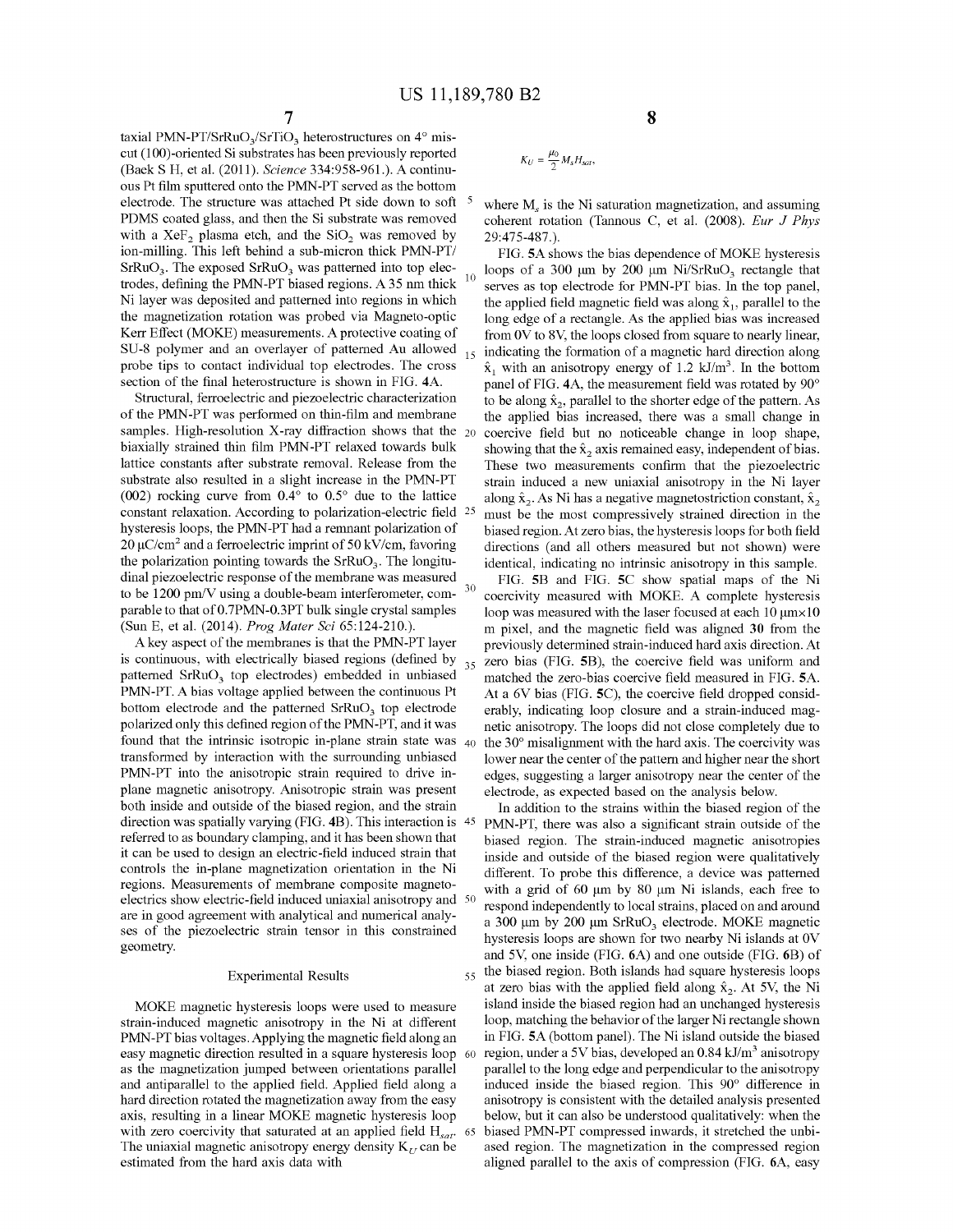axis along  $x_1$ ), and in the stretched region it aligned perpendicular to the axis of tension (FIG. 6B, easy axis along  $x_2$ ).

#### **DISCUSSION**

The magnetoelectric measurements demonstrate that piezoelectric strain was responsible for inducing, via magnetoelasticity, a magnetic easy axis along the shorter direction of rectangular electrodes. This would not occur without the boundary clamping of the biased PMN-PT by the surrounding unbiased PMN-PT. Here an analysis was developed that related the piezoelectric strain, boundary clamping, and magnetic anisotropy, and which allowed for the design of an electric field-dependent magnetic anisotropy pattern in the Ni layer through piezoelectric tensor design.

A bias applied across the thickness of the PMN-PT axis of rectangular patterns. generated strain in the PMN-PT through the converse piezoelectric effect. Normal (non-shear) strains in cubic piezoelectrics were characterized by two piezoelectric tensor components,  $d_{33}$ >0 and  $d_{31}$ <0, which in this geometry respectively describe the elongation parallel and perpendicular to the applied electric field. Because of its tetragonal symmetry when polarized along  $\hat{x}_3$ , an unconstrained sheet of PMN-PT responded equally along  $\hat{x}_1$  and  $\hat{x}_2$  (i.e. d<sub>31</sub>=d<sub>32</sub>), creating isotropic strain. However, when only a small region 20 of the membrane was biased, its contraction was constrained by the surrounding unbiased PMN-PT, resulting in anisotropic response. It was found that the effect of this boundary clamping can be described with effective (subscript eff) piezoelectric tensor components of the biased region, with  $d_{32. e\theta} \neq d_{31. e\theta}$  This modification led to strain-dependent uniaxial magnetic anisotropy.

This magnetic anisotropy induced by the applied bias 35 depended on the in-plane components of the strain tensor, which were spatially varying due to the boundary clamping. Locally, every two-dimensional strain distribution had a direction of maximum strain and minimum strain, referred to as the first and second principal strain directions. The 40 notation  $\varepsilon_1$  and  $\varepsilon_2$  is used here to denote the magnitude of the first and second principal strains. In terms of the principal strains, the induced anisotropy energy in the presence of an arbitrary strain distribution is

$$
K_U = -3/2\lambda_S Y_{Ni}(\epsilon_1 - \epsilon_2)
$$

where  $\lambda_s$  and  $Y_{Ni}$  are the saturation magnetostriction constant  $(-32.9$  ppm) and Young's modulus  $(220 \text{ GPa})$  of polycrystalline Ni (C. Kittel (1949). *Rev Mod Phys* 21(4): 541-583.). This means that however complex the strain 50 distribution, it locally induced a uniaxial anisotropy, with direction and magnitude determined by the principal strains of the strain tensor. Here, the anisotropy axis was parallel to the second principal strain direction because this is the most compressed direction, and Ni has a negative  $\lambda_S$ . FIG. 4B 55 schematically shows the principal strains at three infinitesimal regions in the biased and unbiased regions of a piezoelectric membrane. Upon applying a bias, the gray (undeformed) square patches were stretched or compressed into the black rectangular patches, each with its own principal 60 strain directions.

The strain difference  $\varepsilon_1 - \varepsilon_2$  can be estimated at the center of the biased region from (1) using the values of  $K_{\tau}$  from the MOKE hysteresis loops. Considering only strain-induced anisotropies, the hard axis measurement in FIG. **SA** gives  $\varepsilon_1 - \varepsilon_2 = 110$  ppm at 8 V bias, and that of FIG. 6B gives  $\epsilon_1 - \epsilon_2 = 78$  ppm at 5V bias. The effective piezoelectric constants may also be estimated as the strain difference per applied electric field, giving  $d_{31, eff} - d_{32, eff} = 6.9$  pm/V. Analysis

It has been found that strain patterns in the piezoelectric 5 membranes can be understood by building on a continuum elasticity theory to describe the elastic behavior of precipitates in materials (Eshelby J D (1957). *Proc R Soc Land A*  241(1226). doi:10.1098/rspa.1957.0133.). An exactly ellipsoidal region embedded in an elastic media will strain 10 anisotropically in response to an isotropic internal stress, with the strain exactly uniform inside the ellipsoid. The strain is largest along the shortest axis of the ellipsoid. This is in agreement with the experimental results: the biased regions in the samples underwent uniform stress from their piezoelectric response, and the MOKE measurements indicate that the largest compressive strain lay along the shorter

Inside an infinite elliptical cylinder with axes a and b, respectively along  $\hat{x}_1$  and  $\hat{x}_2$ , the strain response to an electric field along the cylinder axis is (Mura T (1987) Micromechanics of Defects in Solids (Martinus Nijhoff), pp 149-155. 2nd Ed.)

$$
\varepsilon_{ij} = E_3 \frac{e_{31}}{(a+b)\ c_{11}} \begin{pmatrix} b & 0 \\ 0 & a \end{pmatrix} = E_3 \frac{e_{31}}{(1+A)\ c_{11}} \begin{pmatrix} 1 & 0 \\ 0 & A \end{pmatrix} \tag{2}
$$

where  $\varepsilon_{ii}$  is the strain tensor, E<sub>3</sub> is the electric field, e<sub>31</sub> is the transverse piezoelectric coupling constant ( $e_{ij}=c_{ik} d_{kl}$ ), and the aspect ratio

$$
A = \frac{b}{a}.
$$

The resulting first and second principal strains are  $\varepsilon_{11}$  (along  $\hat{x}_1$ ) and  $\varepsilon_{22}$  (along  $\hat{x}_2$ ). The magnetic anisotropy induced by this strain distribution, as a function of aspect ratio and applied electric field, is found from equations (1) and (2) to be

$$
K_U = -\frac{3}{2}\lambda_S Y_{Ni} E_3 \frac{e_{31}}{c_{11}} \frac{1-A}{1+A}.
$$
 (3)

Using bulk materials constants (Peng J, et al. (2005). *Mater Lett* 59:640-643.) in this model yields  $K_{U}$ =1.1 kJ/m<sup>3</sup> for an 8 V bias across a 3:2 aspect ratio ellipse, close to the measured value  $1.2$  kJ/m<sup>3</sup> for the rectangular electrodes used here. This order of magnitude agreement suggests that far inside the pattern edges, the aspect ratio primarily determines the effect of boundary clamping on the electric-field induced magnetic anisotropy. The magnitude of the magnetic anisotropy is independent of the absolute size of the biased region, suggesting that lateral electrode dimensions much smaller than the 100 µm scale used here would still be effective.

Finite element continuum elastic simulations were performed to address the rectangular biased regions used in the experiments, mapping strains, and the resulting magnetic anisotropy (FIG. 6C). All layers of the structure shown in FIG. **4A** except the Au and SU-8 were included in the 65 simulation, using bulk values for the elastic, piezoelectric, and dielectric tensors of PMN-PT (Peng J, et al. (2005).). FIG. **6C** shows the strain-induced magnetic anisotropy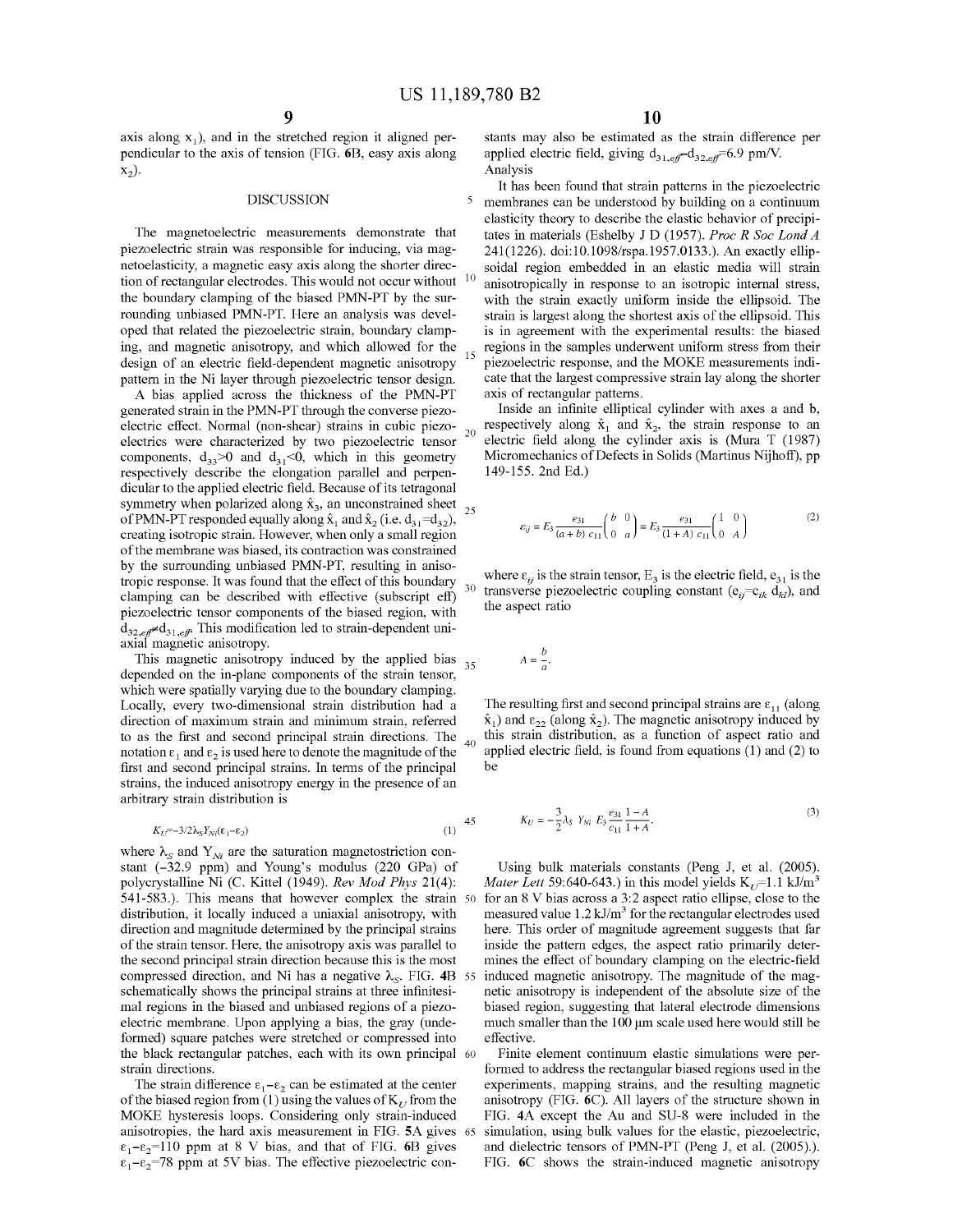energy per applied voltage (shading) and anisotropy direction (white lines) on the surface of the PMN-PT layer. The computed anisotropy predominantly perpendicular to the long edge reproduced the experimental results of FIGS. **6A**  and **6B.** The change in direction near the short edge coin- 5 cided with very small anisotropy magnitude, and so it was difficult to detect experimentally. The computed 0.45 kJ  $m^{-3}V^{-1}$  magnitude in the large central portion of the biased region predicted a 3.6 kJ/m<sup>3</sup> anisotropy energy density at 8V, about three times the experimental value. The computed anisotropy was largest near the center, consistent with the experimental spatial maps of FIG. **SC.** 

**A** series of elliptical electrodes were also simulated with varying aspect ratios for comparison. FIG.  $6D$  shows that the  $_{15}$ simulated and analytical anisotropy energies had the same

$$
\frac{A-1}{A+1}
$$

dependence on aspect ratio. However, the analytic result of Eq. (3) describes an infinite cylinder of PMN-PT and the simulation of the experimental two-dimensional composite sheet. The two y-axis scales in FIG. **6D** indicate that this difference resulted in different predicted anisotropy energy magnitudes, but the dependence on aspect ratio was captured by the analytic result.

According to finite element calculations, the area of largest uniaxial strain was just outside of the biased region boundary (FIG. 6C). Analytical solutions (Jaswon MA, et al., (1961). *Math Proc Cambridge Philos Soc* 57(3):669- 680.) for the strain outside of elliptical precipitate inclusions confirm that the largest uniaxial strains were concentrated on  $_{35}$ the most curved portion of the boundary, and that the strains drop off like  $1/|x|^2$  far from the boundary. The measured anisotropy directions of the Ni island outside the biased region (FIG. **6B)** match the calculated anisotropy parallel to the long edge (FIG. 6C black boxed) and the direct phase- <sub>40</sub> removal. Prior to XeF<sub>2</sub> etching of Si, a 15 second plasma field calculation of the magnetization direction for those locations. A significant difference was not experimentally found in the induced anisotropy energy inside and outside of the biased region, likely due to pre-existing magnetic anisotropy and domain pinning in the Ni that makes  $H_{sat}$  a coarse 45 method for measuring anisotropy energy.

#### **CONCLUSIONS**

The preceding analysis led to a set of guidelines for 50 setting magnetoelectric response in piezoelectric membrane composites using piezoelectric tensor design. An elongated single electrode generated, in its interior, uniaxial compressive strain and magnetic anisotropy that increased with aspect ratio, and were predominantly oriented along the 55 short axis. Ellipsoidal biased regions had exactly uniform interior strains, with about sixty percent of the limiting anisotropy value obtained at an aspect ratio of 4: 1. Substantial further increases required large increases in aspect ratio. Rectangular regions generated about 20% more uniaxial strain than ellipses of the same aspect ratio, but the strain was less uniform in rectangles. The maximum uniaxial tensile strain was located outside highly curved boundaries and was at least twice as large as the interior uniaxial strain, but at the cost of reduced spatial uniformity. In the case of 65 a straight boundary, the exterior magnetic anisotropy was perpendicular to the interior anisotropy. These rules allowed

for the design of particular anisotropy magnitudes and directions using boundary shape and layout.

Materials and Methods Membrane Fabrication

FIG. 3 is the schematic of the fabrication procedure for the PMN-PT membrane devices. Here, the method will be described in detail. Growth of high quality PMN-PT (001) thin films started with a  $(001)$  Si wafer with a  $4^\circ$  miscut towards (110) and a 20 nm buffer layer of STO. First, 100 nm of SRO was grown using 90° off-axis rf-magnetron sputtering (Eom C B, et al. (1990). *Phys C Supercond its Appl* 171:354-382.) at 100 W power and 600° C. A mixture of Ar and  $O_2$  gas, flown at 12 seem and 8 seem respectively, supplied a working pressure of 200 mTorr. PMN-PT films were then grown using a misaligned parallel dual planar magnetron sputtering technique (Brewer A, et al. (2017). *J Vac Sci Technol A Vacuum, Surfaces, Film* 35(6):060607-1- 060607-6.) with substrate rotation with 100 W power at 625°

20 C. A mixture of Ar and  $O_2$  gas, flown at 17 secm and 3 seem respectively, supplied a working pressure of 500 mTorr for PMN-PT growth. A 100 nm layer of Pt was then deposited on top of PMN-PT by DC Magnetron sputtering. The heterostructure was annealed in  $O<sub>2</sub>$  at 300° C. for 30 minutes 25 to reduce residual stress in the Pt film. The Si substrate was then mechanically polished to reduce the thickness from 300 µm down to 100 µm to reduce total etching time during the later  $XeF_2$  dry etching. After polishing, Polydimethylsiloxane (PDMS), with a 10:1 mixture ratio of monomer to crosslinking agent, was spin-coated onto a glass slide at 5000 rpm for 10 s, resulting in a thickness of approximately 30 µm. The thin film heterostructure was then placed Pt-side down onto the uncured PDMS, leaving the Si substrate exposed, and the sample was placed under vacuum for a minimum of 5 hours to remove air bubbles from between the Pt and PDMS layers. After the vacuum treatment, the PDMS was then cured on a hot plate for 1 hour at 100° C.

Once the PDMS was cured, the sample was ready for Si etch using  $CF_4$  and  $O_2$ , flowing at 45 secm and 5 secm, respectively, to a pressure of 40 mTorr, was performed to remove any moisture on the sample, as well as any native  $SiO<sub>2</sub>$  present on the Si substrate. The Si substrate was then completely removed via  $XeF_2$  etching. The  $XeF_2$  etching system was performed in a SPTS Xetch el Xe $F_2$  etcher system. The system exposed the samples to  $XeF_2$  in a cyclic mode, and the recipe used here was chosen to maximize the etch rate for complete removal of the Si substrate. The recipe exposed the samples to 4 Torr of  $XeF_2$  for two-minute periods, followed by pumping down to  $0.8$  Torr between cycles for a continuous etch before the next cycle began. Due to the exothermic nature of the reaction of  $XeF_2$  with Si, the pressure in the chamber rose during the two-minute etch cycles. When the Si was completely removed, the pressure increase was notably absent during an etch cycle, signaling that the etching was complete.

After Si removal, the STO buffer layer was removed via Ar+ ion-milling. The SRO layer was then patterned into various geometries using photolithography and wet etching with a  $0.4$  M NaIO<sub>4</sub> solution. A 35 nm layer of Ni was deposited by DC Magnetron sputtering, and photolithography was performed to pattern the Ni with a Transene Ni Etchant Type 1 wet etchant. A SU-8 protection layer was applied by spin-coating at 5000 rpm for 40 s, resulting in a thickness of 2 µm, followed by photolithography patterning. Finally, 30 nm of Au was deposited via DC Magnetron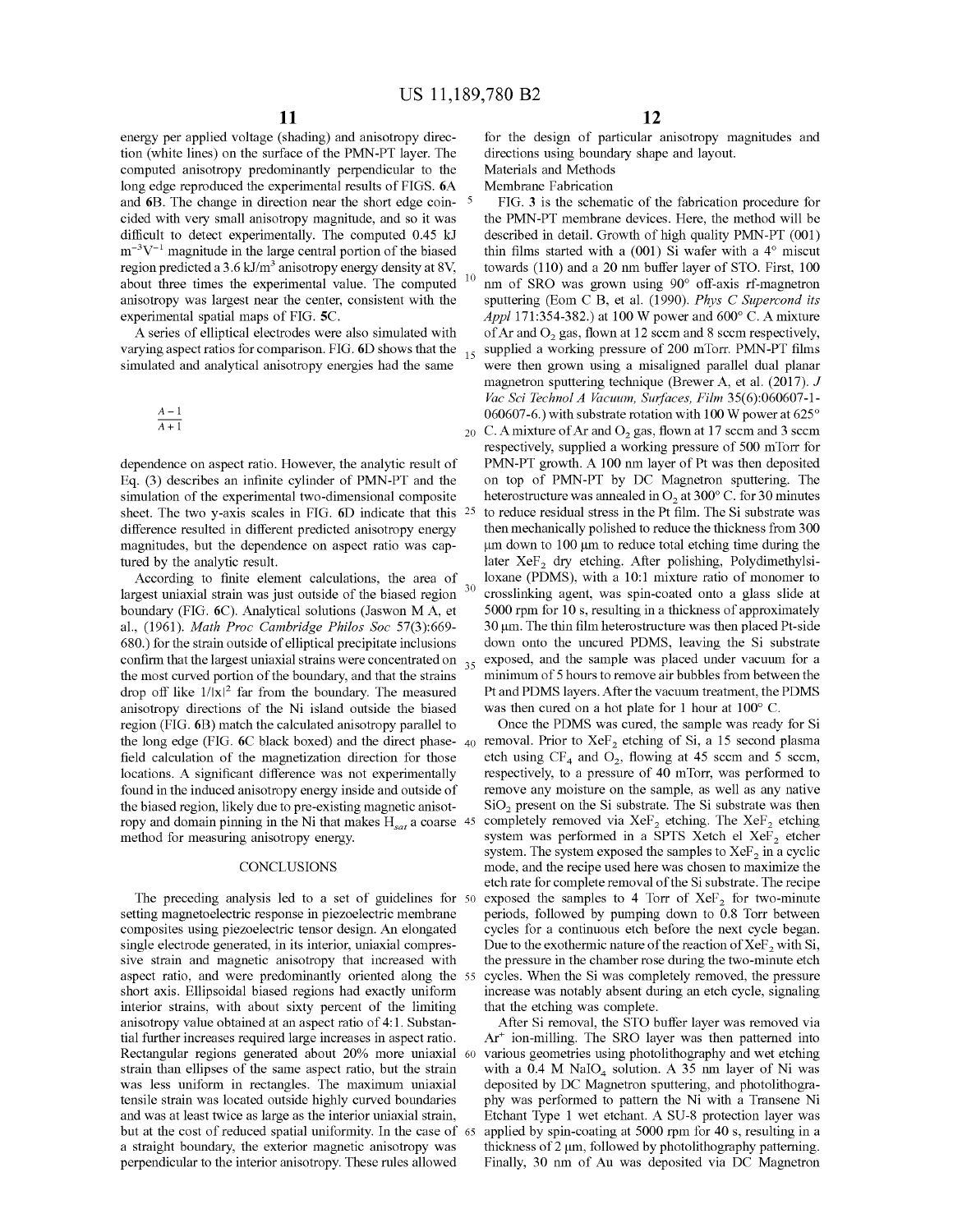20

sputtering and patterned via photolithography, and Transene TFA Au wet etchant was used to make the "lifted" Au electrodes.

Finite-Element Simulations

Finite element calculations were performed with 5 COMSOL Multiphysics™. Simulations were performed using the layers and thicknesses from FIG. **4A.** The sheets of PMN-PT and back electrode were 1.4 µmin diameter to simulate a small biased region surrounded by a large unpolarized membrane. No mechanical constraints were applied 10 to any surfaces, simulating an unconstrained membrane. The stiffness tensor and piezoelectric coefficients used for PMN-PT may be found in Table 2 of reference (Peng J, et al. (2005).). The stress-charge form of the piezoelectric constitutive relations was used: 15

 $\nabla \cdot D_i = \rho_f$ 

 $\nabla \cdot \sigma_{ij} = 0$ 

 $D_i = e_{ikl} \varepsilon_{kl} + \varepsilon_0 \kappa_{ij} E_j$ 

 $\sigma_{ii} = c_{iikl} \varepsilon_{kl} - e_{kii} E_k$ 

where  $D_i$ ,  $E_i$ ,  $\sigma_{ij}$ ,  $\varepsilon_{kl}$ ,  $\rho_{j}$ ,  $e_{ijk}$ ,  $c_{ijkl}$ ,  $\kappa_{ij}$  are the electric displacement, electric field, stress tensor, strain tensor, free charge density, piezoelectric coupling tensor, stiffness tensor, and relative permittivity, respectively.

Longitudinal MOKE Measurements

The sample was mounted between the poles of an electromagnet, and a red HeNe (632 nm) laser was reflected off  $_{30}$ of the sample surface at approximately 45° from normal incidence. The beam was focused to an approximately 10 um spot using an achromat. The reflected beam's polarization was rotated to 45° from p-polarized with a half-wave plate, and then the s- and p-polarized components were  $35$ measured with a differential balanced photodetector. The differential signal was proportional to the Kerr polarization rotation. Spatial mapping was achieved by mounting the sample on a two-axis linear piezoelectric motion stage and scanning the sample under the focused beam.

anning the sample under the focused beam.<br>The word "illustrative" is used herein to mean serving as  $\frac{40 \text{ layer of piezoelectric material in the biased region}}{8 \text{ The monotoelectric device of claim 1, when the object is a single point.}$ an example, instance, or illustration. Any aspect or design described herein as "illustrative" is not necessarily to be construed as preferred or advantageous over other aspects or designs. Further, for the purposes of this disclosure and  $_{45}$ unless otherwise specified, "a" or "an" means "one or **more."** 

The foregoing description of illustrative embodiments of the invention has been presented for purposes of illustration and of description. It is not intended to be exhaustive or to  $\frac{50}{10}$  on the polymer. limit the invention to the precise form disclosed, and modifications and variations are possible in light of the above teachings or may be acquired from practice of the invention. The embodiments were chosen and described in order to explain the principles of the invention and as practical  $_{55}$ applications of the invention to enable one skilled in the art to utilize the invention in various embodiments and with various modifications as suited to the particular use contemplated. It is intended that the scope of the invention be defined by the claims appended hereto and their equivalents.  $60$ 

What is claimed is:

**1.** A magnetoelectric device comprising:

- a layer of piezoelectric material having a first surface and a second surface, wherein the first surface is disposed opposite the second surface; 65
- an island of magnetostrictive material that is straincoupled to the layer of piezoelectric material;

a bottom electrode in electrical communication with the first surface of the layer of piezoelectric material; and

an unpaired top electrode in electrical communication with the second surface of the layer of piezoelectric material, wherein the island of magnetostrictive material is disposed on the unpaired top electrode or wherein the island of magnetostrictive material is disposed adjacent to the unpaired top electrode and the island of magnetostrictive material and the adjacent unpaired top electrode are both disposed on the second surface of the layer of piezoelectric material, and further wherein the bottom electrode and the unpaired top electrode are configured to apply or to detect an electric field through a thickness of the layer of piezoelectric material in a biased region in the layer of piezoelectric material, wherein the biased region in the piezoelectric material has an aspect ratio greater than one and is embedded in and surrounded around all lateral sides by an unbiased region in the layer of the piezoelectric material.

**2.** The magnetoelectric device of claim **1,** wherein the island of magnetostrictive material is disposed on the unpaired top electrode.

**3.** The magnetoelectric device of claim **1,** wherein the island of magnetostrictive material is disposed adjacent to the unpaired top electrode.

**4.** The magnetoelectric device of claim **1,** further comprising a substrate, wherein the layer of piezoelectric material is not clamped to a substrate.

**5.** The magnetoelectric device of claim **1,** wherein the piezoelectric material is  $Pb(Mg_{1/3}Nb_{2/3})O_3]_{0.7}$  [PbTiO<sub>3</sub>]  $0.3^{\circ}$ 

**6.** The magnetoelectric device of claim **1,** wherein the bottom electrode and the unpaired top electrode are configured to apply the electric field through the thickness of the layer of piezoelectric material in the biased region.

**7.** The magnetoelectric device of claim **1,** wherein the bottom electrode and the unpaired top electrode are configured to detect the electric field through the thickness of the

**8.** The magnetoelectric device of claim **1,** wherein the layer of piezoelectric material has a thickness in the range from 100 nm to 1  $\mu$ m.

**9.** The magnetoelectric device of claim **8** further comprising a substrate underlying the bottom electrode, wherein the substrate does not prevent in-plane strain from being freely generated in the layer of piezoelectric material.

**10.** The magnetoelectric device of claim **9,** wherein the substrate comprises a polymer and the bottom electrode is

**11.** A magnetoelectric device array comprising:

- a plurality of magnetoelectric devices, each magnetoelectric device in the plurality comprising:
- a layer of piezoelectric material having a first surface and a second surface, wherein the first surface is disposed opposite the second surface;
- an island of magnetostrictive material that is straincoupled to a layer of piezoelectric material;
- a bottom electrode in electrical communication with the first surface of the layer of piezoelectric material; and
- an unpaired top electrode in electrical communication with the second surface of the layer of piezoelectric material, wherein the island of magnetostrictive material is disposed on the unpaired top electrode or wherein the island of magnetostrictive material is disposed adjacent to the unpaired top electrode and the island of magnetostrictive material and the adjacent